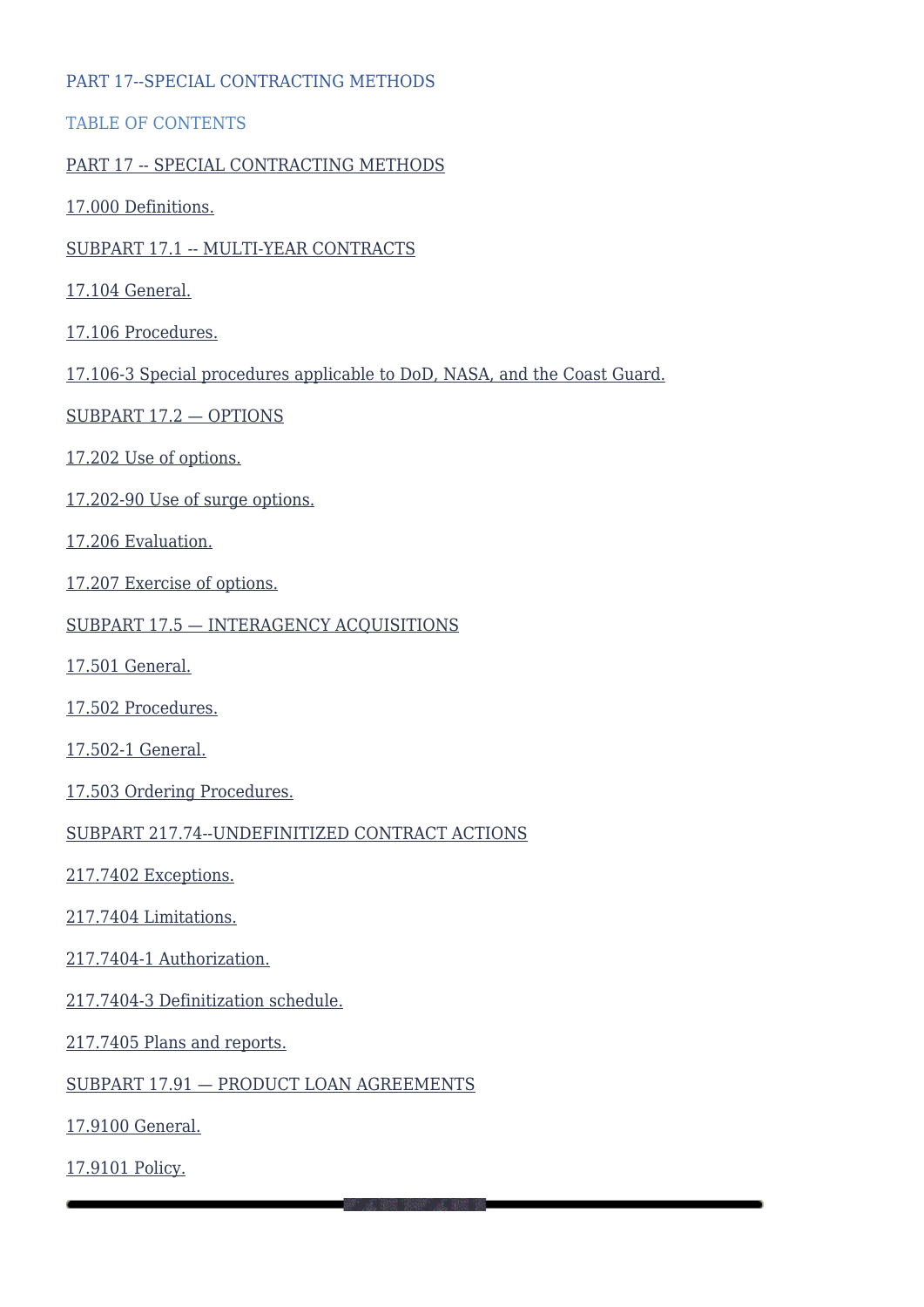# **PART 17 -- SPECIAL CONTRACTING METHODS**

#### **17.000 Definitions.**

*Bridge Contract* is a short-term sole-source contract awarded generally to the incumbent contractor to continue critical services when a follow-on competitive contract action could not be completed in a timely manner. It provides needed services until the program and contracting offices can establish a new competitive contract. The SPE Bridge Decision Briefing, located in [DARS PGI](https://disa.deps.mil/org/PL2/Pages/DITCORefs.aspx) 17.000, is not required for non-DISA contract actions nor is it required for bridge contracts made necessary by GAO or Agency-level protests. Although a bridge may not require a decision brief, it still must be added onto the [Bridge Report](https://disa.deps.mil/org/PL2/Lists/BridgeChart/AllItems.aspx).

# **SUBPART 17.1 -- MULTI-YEAR CONTRACTS**

#### **17.104 General.**

(b) For multi-year contracts, the Head of the Contracting Activity (HCA) may authorize modification of the requirements of this subpart and the clause at FAR 52.217-2, Cancellation Under Multi-Year Contracts.

#### **17.106 Procedures.**

## **17.106-3 Special procedures applicable to DoD, NASA, and the Coast Guard.**

(e) The HCA may approve recurring costs in cancellation ceilings for multi-year contracts.

# **SUBPART 17.2 — OPTIONS**

## **17.202 Use of options.**

#### **17.202-90 Use of surge options.**

- 1. Definition. Optional CLIN that can be exercised unilaterally for an increase in quantity of support for the task areas previously defined in the PWS/SOO/SOW.
- 2. General.
- 3. When surge is contemplated, the contracting officer shall prepare a determination for the surge amount prior to releasing the RFP or RFQ. The determination can be added to the Determination for Use of Options template.
- 4. Approval up to 50% is the contracting officer.
- 5. Approval 50% and over is the CoCO.
- 6. The surge CLIN shall be numbered as 9999 with a contract type of cost reimbursement not- toexceed. The following language may be used as the description for CLIN 9999:

"Optional surge support in accordance with DITCO Special Contract Requirement H6 – OPTION TO EXERCISE SURGE SUPPORT."

1. The surge option should be exercised unilaterally to the maximum extent possible; however, can be exercised bilaterally if negotiations are required.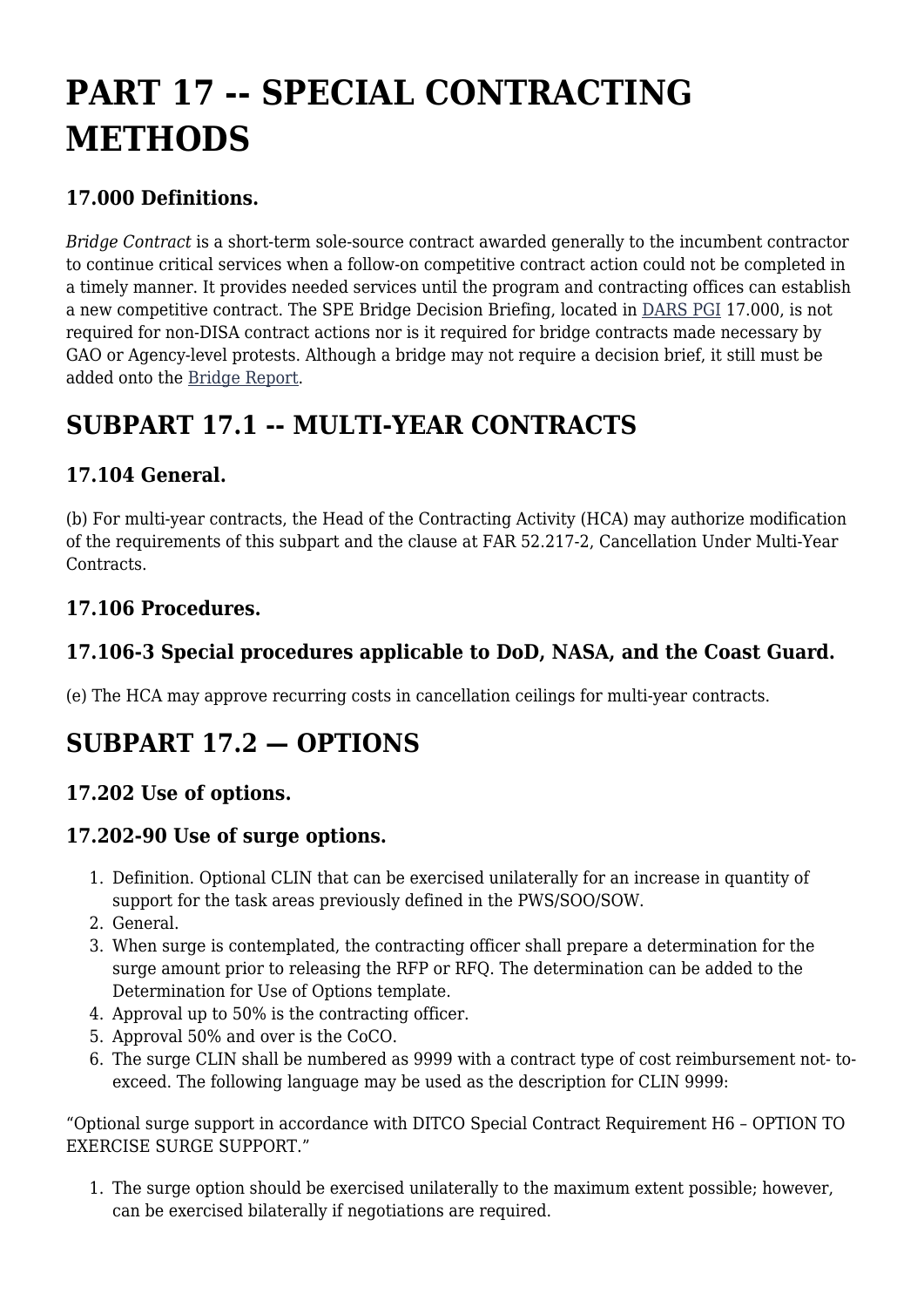2. The amount of any new CLIN or amount added to an existing CLIN that implements surge will be equal to the decrement of the not-to-exceed amount of CLIN 9999. Description for the surge CLIN should state "Surge of Task Area # with a period of performance from

to .".

#### **17.206 Evaluation.**

(S-90) The price for exercising 52.217-8, Option to Extend Services, (not to exceed six (6) months) will be evaluated as part of the total price of a proposal. See DARS PGI 17.206 (S-90) for procedures.

## **17.207 Exercise of options.**

(S-90) For current contracts that include FAR Clause 52.217-8, Option to Extend Services, and the option was evaluated prior to award, the contracting officer shall prepare a determination and findings document in accordance with FAR Subpart 17.207 Exercise of options prior to exercising the option.

(S-91) The approval authority for DISA mission partner requests to exercise 52.217-8, Option to Extend Services, is the HCA. The approval authority for non-DISA mission partner requests to exercise 52.217-8, Option to Extend Services, is the HCO.

# **SUBPART 17.5 — INTERAGENCY ACQUISITIONS**

## **17.501 General.**

(S-90) DITCO is the organic contracting activity of DISA. If DITCO can procure the requirement, the Program Management Office shall work with DITCO contracting office to issue a general terms and conditions (GT&C) agreement, unambiguous to the requesting and servicing agency. Prior to funds certification, the servicing agency and the requesting agency shall both sign a written interagency agreement that establishes the GT&Cs governing the relationship between the parties. DISA, as a requesting agency, may use an external (non-DITCO) contracting agency. An approved determination and findings (D&F) for an Interagency Assisted Acquisition, located at <https://www.ditco.disa.mil/contracts/AcquisitionAgreements.asp>, is required prior to submitting a requirements package to an external contracting office.

(S-91) Further guidance on how to conduct interagency acquisitions can be found in [DARS PGI](https://disa.deps.mil/org/PL2/Pages/DITCORefs.aspx) 17.5.

## **17.502 Procedures.**

#### **17.502-1 General.**

(a) S-90) An unclassified interagency agreement is required for all DITCO contracts and shall be completed within the Bureau of Fiscal Service of the U.S. Treasury's Department's system, G-Invoicing. The interagency agreement process within the G-Invoicing system consists of the following FS Form 7600 documents:

- 1. 7600A; an agreement establishing the GT&Cs
- 2. 7600B; the order and funding information. The order must be part of the scope of the executed 7600A. Prior to certification of an order, a fully executed agreement must be documented.

Classified agreements are exempt from G-Invoicing requirements.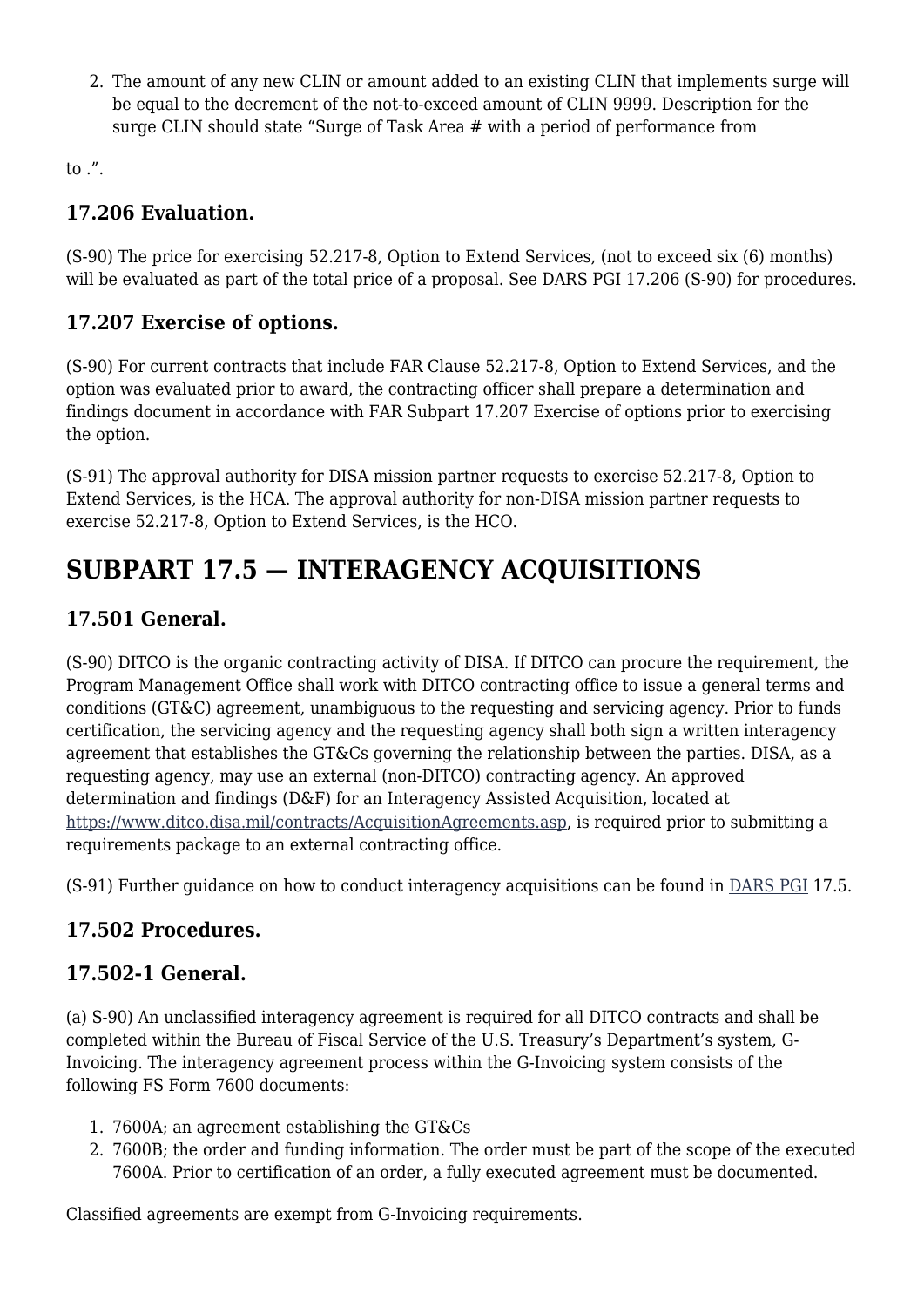#### **17.503 Ordering Procedures.**

#### **Table 17-1 DISA/DITCO's Approval Authority Interagency Assisted Acquisitions**

| Regulatory<br><b>Authority</b> | <b>Agreement Type</b>                                                                                                   | <b>Approval</b>                                    |
|--------------------------------|-------------------------------------------------------------------------------------------------------------------------|----------------------------------------------------|
| <b>FAR &amp; DFARS</b>         | One contract award or multiple contract<br>actions under one contract vehicle                                           | Contracting Officer (KO)<br>(up to warrant amount) |
| <b>FAR &amp; DFARS</b>         | Multiple contract awards against<br>multiple contract vehicles and/or<br>methods within one contracting office          | Chief of Contracting<br>Office (CoCO)              |
| <b>FAR &amp; DFARS</b>         | Multiple contract awards against<br>multiple contract vehicles and/or<br>methods within multiple contracting<br>offices | Vice Procurement<br>Services Executive             |

#### **Table 17-2 DISA Coordination and Approval Authority for Determination and Findings (D&F) for Assisted Acquisitions**

| Regulatory<br><b>Authority</b> | <b>Dollar Threshold</b>                                | <b>Concurrence</b>                                     | <b>Approval</b>                          |
|--------------------------------|--------------------------------------------------------|--------------------------------------------------------|------------------------------------------|
| <b>FAR &amp; DFARS</b>         | Exceeding the micro-<br>purchase threshold to<br>\$50M | Requirements<br>Official                               | Chief of<br>Contracting Office<br>(CoCO) |
| <b>FAR &amp; DFARS</b>         | Exceeding \$50M                                        | 1) Director of the<br>Requirements Office<br>$2)$ CoCO | Head of<br>Contracting Office<br>(HCO)   |

# **SUBPART 217.74--UNDEFINITIZED CONTRACT ACTIONS**

#### **217.7402 Exceptions.**

(a) The following Undefinitized Contract Actions (UCA) are not subject to this subpart.

- 1. Telecommunications contract actions at or below the simplified acquisition threshold for:
	- 1. Temporary circuits associated with presidential travel or in support of the US Secret Service, the Office of the Secretary of Defense, and Office of Special Events ordered via the Basic Agreements; and,
	- 2. CLINs associated with travel on the White House Communications Agency Travel Contract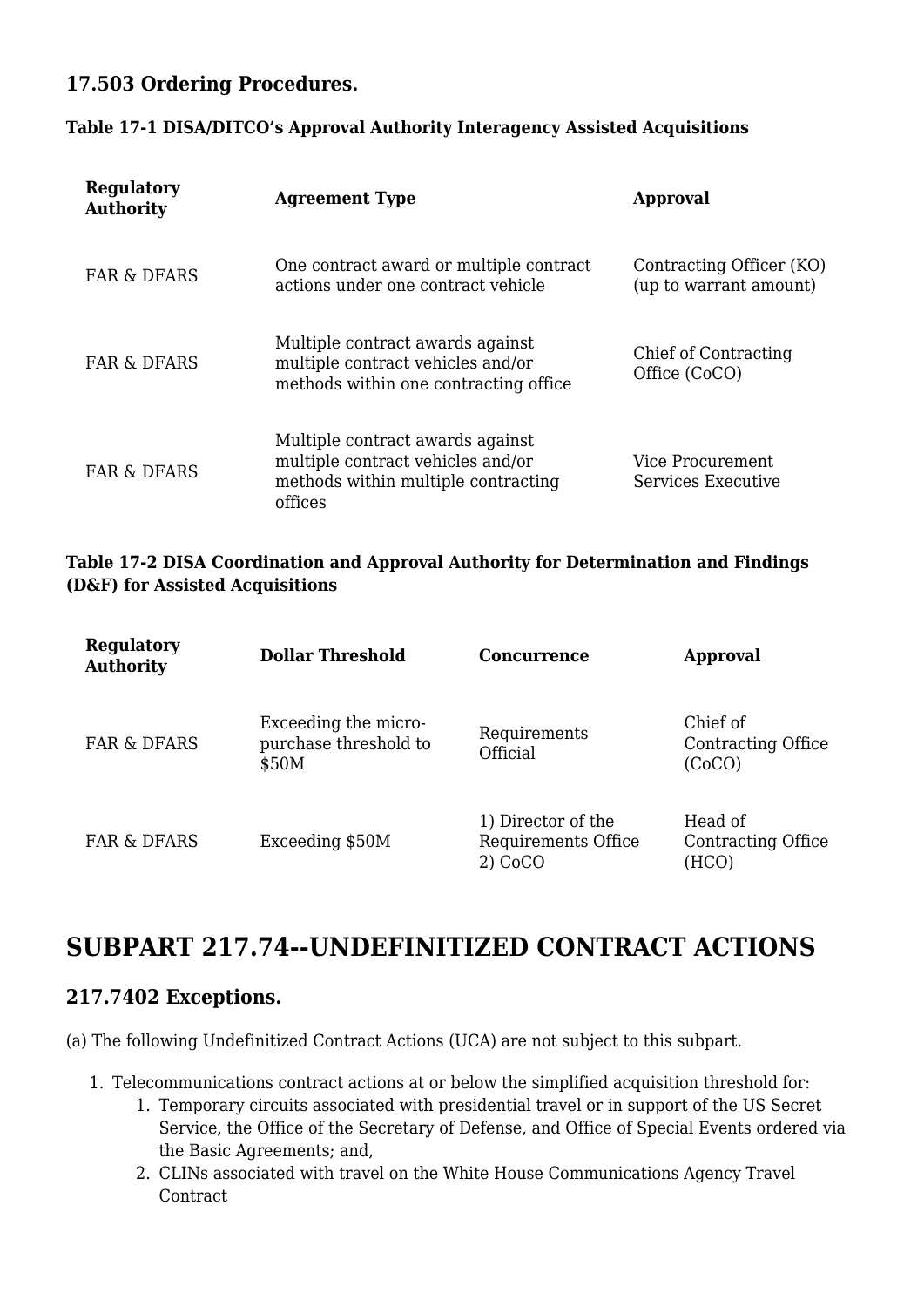#### **217.7404 Limitations.**

## **217.7404-1 Authorization.**

(S-90) The contracting officer shall obtain approval from the HCA before entering into an UCA or modifying the scope of an UCA when performance has already begun. The Request for HCA approval of a UCA is located in [DARS PGI](https://disa.deps.mil/org/PL2/Pages/DITCORefs.aspx) 217.7404-1(S-90) and must be maintained in the contract file.

#### **217.7404-3 Definitization schedule.**

(a) The definitization schedule shall contain, at a minimum: The due date for the qualifying proposal, date negotiations begin, and target date for definitization.

(S-90) *Calendars*. To assist in tracking the timely definitization of UCAs, the KO shall send an email with the target definitization date to the Chief of PL21 and to the [PSD Front Office](mailto:disa.meade.PLD.list.pld-front-office-staff@mail.mil) (with copy to the CoCO) to annotate the date on the PL21 and HCA's calendar.

(b)(S-90) *Timely Qualifying Proposal*. If the qualifying proposal is not received by the date specified in the definitization schedule, the KO shall coordinate with the CoCO and HCO to notify the HCA (by email) providing the following information:

Reasons qualifying proposal was not received;

Steps that will be taken to obtain qualifying proposal within 60 days or less; and,

Whether or not payments will be withheld.

## **217.7405 Plans and reports.**

(S-90) *Processing.* The PL2 Contract Policy & Operations Division will track the processing of UCAs from providing a UCA Tracking Number to reviewing the final negotiated agreement, at all dollar values. UCAs valued at greater than \$5M will be reported to the Director, Defense Pricing and Contracting (see [DFARS](https://www.acquisition.gov/dfars) 217.7405 & [DFARS PGI](https://www.acquisition.gov/dfarspgi) [217.7405](http://www.acq.osd.mil/dpap/dars/pgi/pgi_htm/PGI217_74.htm#217.7405)) in accordance with the DISA Consolidated UCA Management Plan. Contract data shall be maintained in the format required by the spreadsheet referenced in [DFARS PGI](http://www.acq.osd.mil/dpap/dars/pgi/pgi_htm/PGI217_74.htm#217.7405) 217.7405(2)(ii). PL2 will track approval of the UCA by the HCA, and upon approval, retain a copy of the approved UCA Request for Approval and the UCA D&Fs to complete the bi-annual report.

(S-91) *Review.* The contracting officer shall obtain a review of the proposed profit/fee from [PL842,](mailto:disa.scott.ditco.mbx.cost-and-pricing-branch-pl842@mail.mil) [Cost and Pricing Branch](mailto:disa.scott.ditco.mbx.cost-and-pricing-branch-pl842@mail.mil). A UCA Tracking Number shall be obtained from [PL21, Contract Policy](mailto:disa.meade.PLD.mbx.pl21-policy-branch@mail.mil) [Branch.](mailto:disa.meade.PLD.mbx.pl21-policy-branch@mail.mil) A compliance review of the final negotiated agreement shall be obtained from the [PL22,](mailto:disa.meade.PLD.mbx.pl22-policy-compliance-review@mail.mil) [Contract Operations Branch](mailto:disa.meade.PLD.mbx.pl22-policy-compliance-review@mail.mil) prior to definitization.

(S-92) *Management Plan (D&F)*. All UCAs are required to adhere to the 'Consolidated UCA Management Plan' required by DFARS PGI 217.7405(2)(i). Before entering into any UCA, Contracting Officers shall obtain HCA approval (see DARS 217.7404-1). Prior to definitization, Contracting Officers shall satisfy the requirements of the UCA Management Plan by executing a D&F for HCA approval, (which shall be maintained in the contract file. The D&F template is located in DARS PGI 217.7405(S-91).